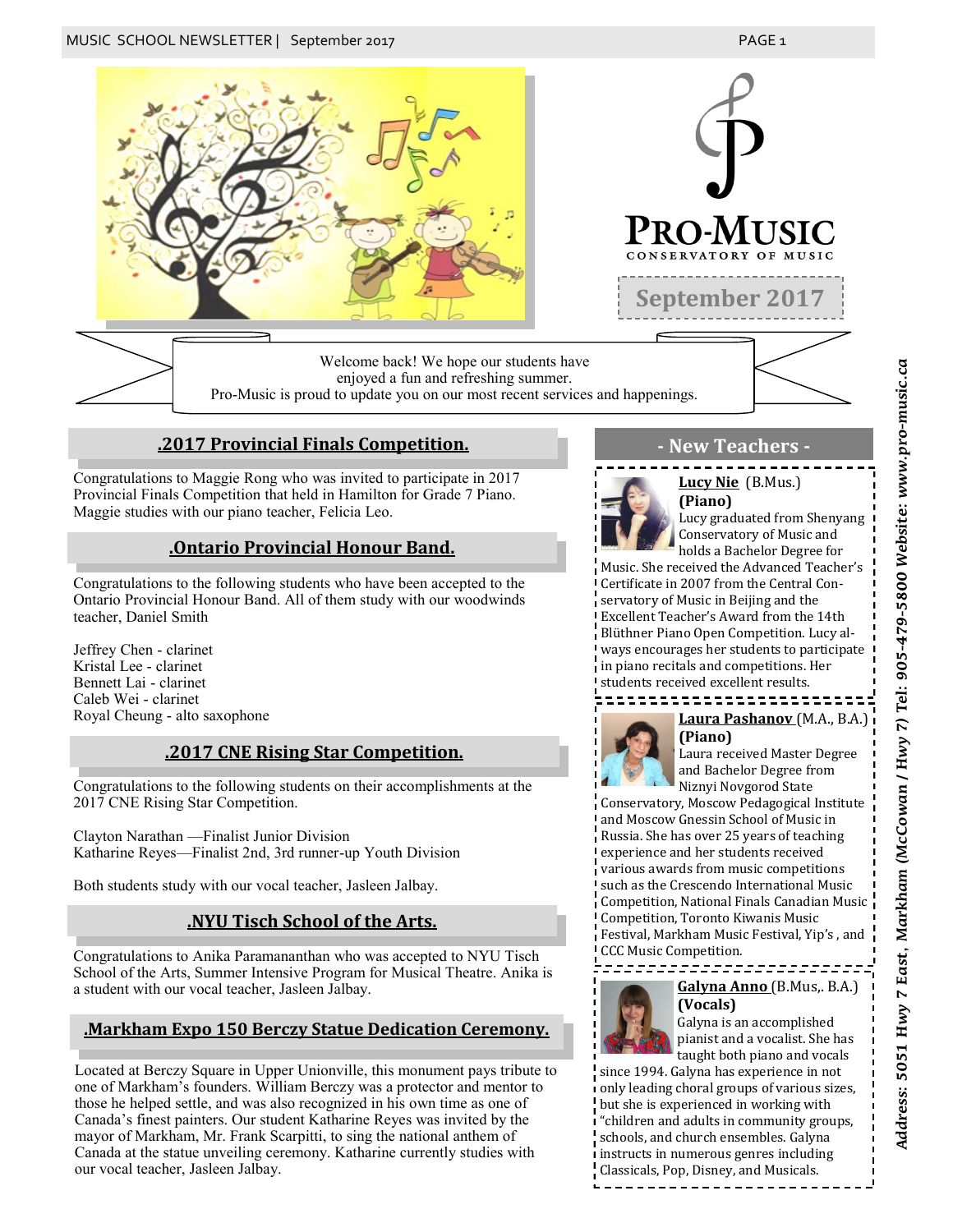# **STUDENT AWARDS & ACHIEVEMENTS #1**

Pro-Music is proud of our students' accomplishments; we owe our standard of excellence to their hard work and dedication. For more awards and achievements, please see the certificates posted on the walls of our school!

| .Outstanding RCM Practical Exam Results, Honours with Distinction. |                |              |                |
|--------------------------------------------------------------------|----------------|--------------|----------------|
| <b>Student</b>                                                     | <b>Class</b>   | <b>Marks</b> | <b>Teacher</b> |
| Nicole Ng                                                          | Level 6 Voice  | 91%          | Ron Cheung     |
| Mindy Eng                                                          | Level 10 Piano | 90%          | Nancy Cheung   |
| Isaac Lo                                                           | Level 6 Piano  | 90%          | Nancy Cheung   |
| <b>Audrey Yeung</b>                                                | Level 4 Flute  | 93%          | Daniel Smith   |
| Eric Zhou                                                          | Level 10 Piano | 90%          | Felicia Leo    |
| Violet Xu                                                          | Level 6 Violin | 90%          | Mandy Zhao     |
| Amy Soetikno                                                       | Level 3 Violin | 92%          | Joe Varga      |

| .Outstanding RCM Theory Exam Results, Honours with Distinction. |                     |              |                |
|-----------------------------------------------------------------|---------------------|--------------|----------------|
| <b>Student</b>                                                  | <b>Class</b>        | <b>Marks</b> | <b>Teacher</b> |
| Abigail Poon                                                    | Level 10 History    | 100%         | Nancy Cheung   |
| Felicia Kwan                                                    | Level 10 History    | 100%         | Nancy Cheung   |
| Janessa Tang                                                    | Level 10 History    | 100%         | Nancy Cheung   |
| Tracy Zhang                                                     | Level 8 Theory      | 100%         | Nancy Cheung   |
| Ivy Lu                                                          | Level 10 History    | 99%          | Nancy Cheung   |
| A.                                                              | Level 8 Theory      | 99%          | Nancy Cheung   |
| Brandon Tam                                                     | <b>ARCT History</b> | 98%          | Nancy Cheung   |
| Pandora Wu                                                      | <b>ARCT History</b> | 98%          | Nancy Cheung   |
| Sarah Chu                                                       | Level 10 History    | 98%          | Nancy Cheung   |
| Janessa Tang                                                    | Level 9 History     | 98%          | Nancy Cheung   |
| Alan Wang                                                       | Level 9 History     | 98%          | Nancy Cheung   |
| N.                                                              | Level 8 Theory      | 98%          | Nancy Cheung   |
| G.                                                              | Level 5 Theory      | 98%          | Ron Cheung     |

| <b>Markham Music Festival.</b> |                                                    |                        |                 |
|--------------------------------|----------------------------------------------------|------------------------|-----------------|
| <b>Student</b>                 | Class                                              | <b>Results</b>         | <b>Teacher</b>  |
| Michael Wei                    | Piano - Grade 4 Sonatina<br>Piano - Grade 4 List C | 2nd Place<br>3rd Place | Ilia Shekhtihin |